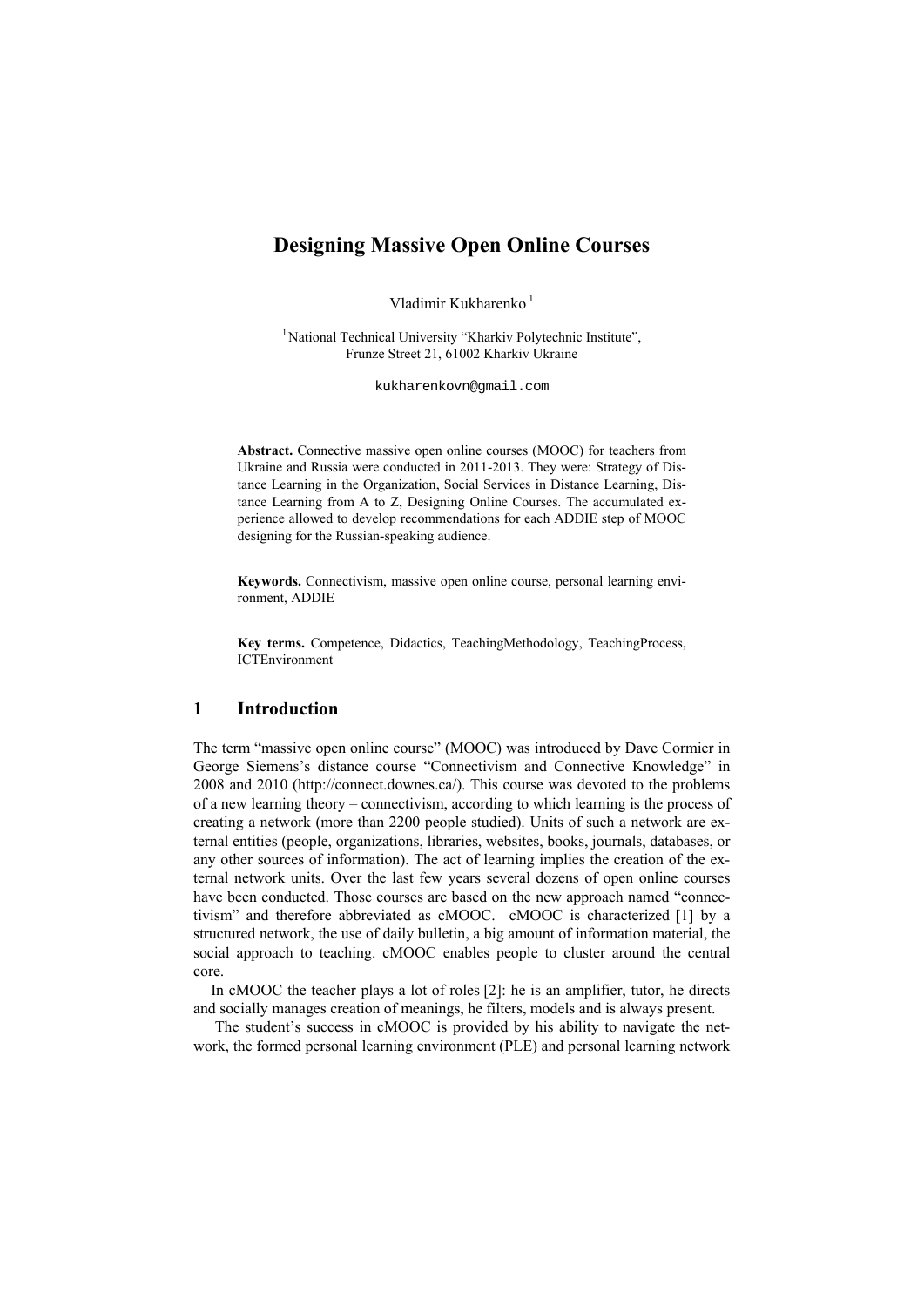(PLN) as well as his personal goals. Personality development and personal learning play a central part in in cMOOC[1].

Experts believe that cMOOC [3] is suitable for effective independent learners, who have learned to select content. The reduced participation can be neither good nor bad. MOOC can be most effective as a form of continuous education and perfecting skills.

## **2 Analysis of cMOOC of National Technical University "Kharkiv Polytechnic Institute"**

The courses are free of the traditional content. For each week is given an extended abstract and a set of links to various materials on the subject. A brief analysis of the topic is on the webinar, position of experts considered the on the guest webinar. Before the start of the course students are given instructions about the features of a connective course. Notes the desirability of selectively view recommended materials,

preparation of remixes, posting material online and active participation in the discussion.

### **2.1 Distance Course "Strategy of e-learning Development in the Organization"**

The open distance course "Strategy of e-learning development in the organization" lasted 6 weeks in February - April 2011 [4].

The main objective of this course was to show the possible uses of e-learning in the organization and to assist in the development of strategy of learning that takes into account the overall strategy of the organization; to learn the designing of the learning process in the open distance course, to assess readiness of the Russian-speaking audience to study in the new environment.

The target audience comprises teachers, post-graduate students, heads of educational departments from various organizations. The participants are expected to have skills of working in Internet, social networks and means of web communication (synchronous and asynchronous) for realizing communication, collaboration and exchange of information.

45 persons were registered for the course, pages of the course were visited by more than100 people, 12 people passed the final survey. The questionnaire was completed by the same number of participants from the academic and corporate sectors with experience in educational work of more than 5 years (83%) and the experience of distance learning of more than 3 years (67%).

3 participants couldn't formulate their goal of taking this course, the rest of the participants (8 people) had the goal of getting acquainted with the features of open distance learning course and new social services.

The main activity of the participants could be traced by a mailing list (about 200 messages, half of them were sent during the first two weeks of classes, then the activity decreased); in Moodle only the forum of dating worked, all other invitations to discussions were not supported. Based on the materials of the course, two participants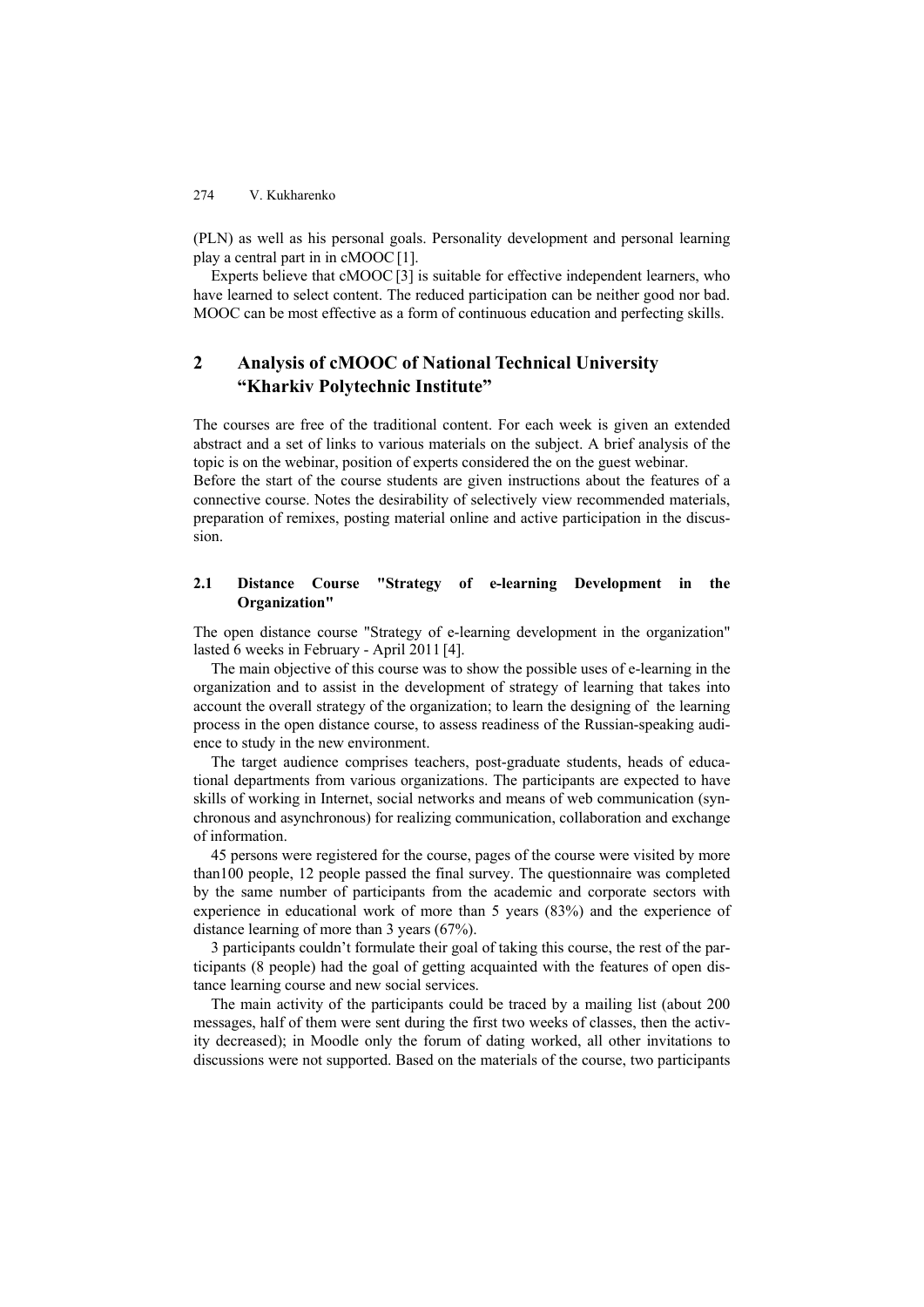created blogs. Generally, the group worked passively – its members read the proposed materials, did not disclose their sources, did not give their points of view on specific topics of the course.

There have been conducted six weekly, introductory and final webinars which were attended by about 10 participants each. All webinars were conducted in the environment of WIZIQ, one of them – in a virtual world "VAcademy", where the participants got acquainted with virtual environment possibilities. Besides, 3 guest webinars also took place.

The experience of giving such course shows that the open course for CIS audience is a new and not always obvious concept, the great amount of instructional material and absence of clearly stated ideas cause great difficulties for participants. The limited set of social services, disrespect and misunderstanding of Twitter summons problems when tracing tutors' and their colleagues' work. Apart from it, the author thinks that the topic of the course was rather challenging for the learners. The fact that the personal instructional environment is not formed was the reason of problems arising during the learning process [4].

#### **2.2 Distance Course "Social Service in Distance Teaching"**

An open distance course "Social Services in Distance Course" [5] was held from May 23 to July 3, 2011 [6]. For this course Wiki, Mailing List, Twitter, DIIGO, learners' blogs and aggregator netvibes.com were used.

This study examined the hypothesis that introductory webinars on forming personal learning environment (PLE) and the Workshop will increase the activity of students and material will be drafted for discussion by the full-time session. Besides, the introductory webinars were supposed to be held by a group of tutors.

Since the beginning of subscribing to the course active attendance of the course and surfing the pages started. By the moment classes began 43 people had been subscribed. At the beginning of the course we could observe the maximum of visits and browsing. Then the attendance was gradually decreasing. It should be noted that the number of visitors (Ukraine – 64%, Russia – 23%, the USA – 9%, Belorussia – 4%) was twice as big as the number of those registered.

30 people passed entrance questioning, 83% of them are university lecturers, the others are from the corporate sector; 74% of people have teaching experience of more than 5 years, 80% are experienced in making distance courses; 57% are experienced in tutor's work; 37% use mobile phones to access the Internet.

It is essential that personal learning environment of the course's participants is poorly formed, only 10-20% of participants use most services which is not helpful in communication.

Most of the participants stated the aim of the training as a necessity to master the new social services and outline the new approaches to distance training on their base.

On completing the course 10 participants took part in the questioning. On average the learners spent 6-8 hours a week.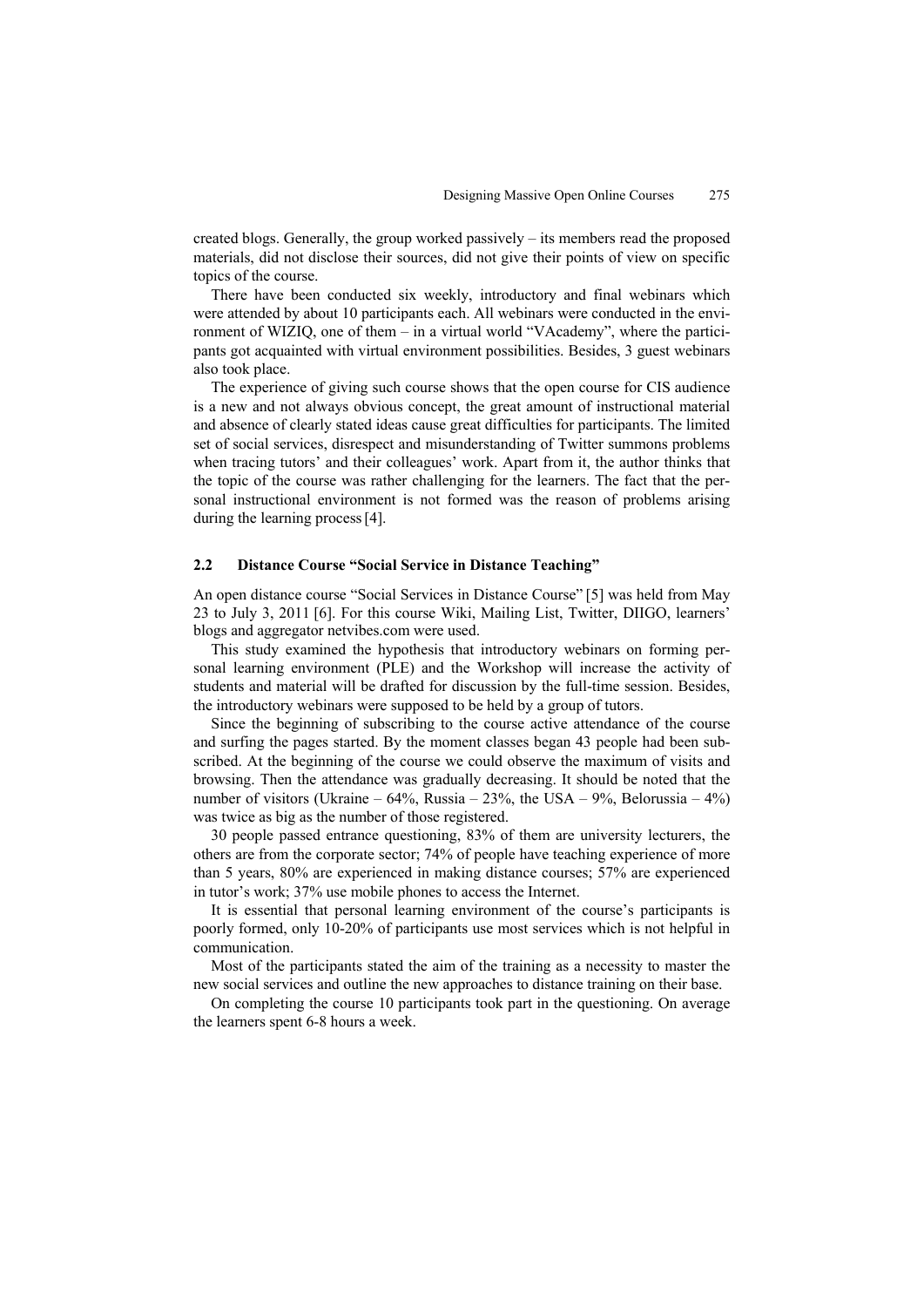### **2.3 Distance Course "Distance Course from A to Z"**

The open distance course "Distance Course from A to Z" includes two parts. The first part which was held from December 5, 2011 to January 22, 2012 was devoted to the tendencies of creating the system of distance training at the current stage of Internet development. In the second part - the distance course design methods and the distance learning process.

The main objective of the course is to analyze the level of distance training development in Ukraine on the base of webinars held in May-October 2011 [7], consider the tendencies of distance training development abroad and outline the requirements to the modern system of distance training.

The course is based on the blogs and articles published 2-3 months before the course started. Such references show modern tendencies in the distance learning system mainly abroad. To shape the references Twitter was used.

Before the course started the following webinars were held: "Social Services in Teaching Process", "Twitter", "Personal Learning Environment". Their task was to help the learners acquire the skills of using social services during the course.

The total number of those registered in the course is 31. According to Google Analitics the course was attended by 430 people from 29 countries of the world, 117 cities. Among them: from Ukraine – 76%, Russia – 13%, Belorussia – 5%. On average there were 30 people a day. Surfing the weekly pages ranges from 550 to 200. During the course 12 people wrote 68 blogs, 85 messages were left in the course. More than 80% of participants have teaching experience of more than 5 years, 68% of them – more than 10 years. The experience in distance course usage is from 1 to 10 years.

22 participants answered the question of the final questionnaire. They are experienced teachers with 10-year experience of pedagogical work and 5-year experience of distance training, half of them worked near 3 hours in the course (3 persons worked more than 8 hours). During the course most of the participants stated their aims, which can be generally outlined as follows: to obtain and systematize the ideas of modern distance training and other universities' experience.

Answering the question about the novelty of the distance course all participants mentioned such services as Twitter, DIIGO, Creative Commons licences, personal learning environment, open learning resources and open distance courses, new approaches in distance education.

The participants of the course liked the system approach to the problem, the format of the course, unobtrusive and not strict management, great number of various information resources, possibility to work with information and new services in a suitable time, openness of communication, active information and experience sharing, the potential efficiency of the course, as under certain conditions the mechanism of selfreproduction of the course can be launched, that is, it will start working without visible participation of the organizers.

The learners noted the challenges of the open distance course, such as mastering new tools, personal aim of the study (dynamic and not always concrete), work with great volume of unstructured information in foreign languages.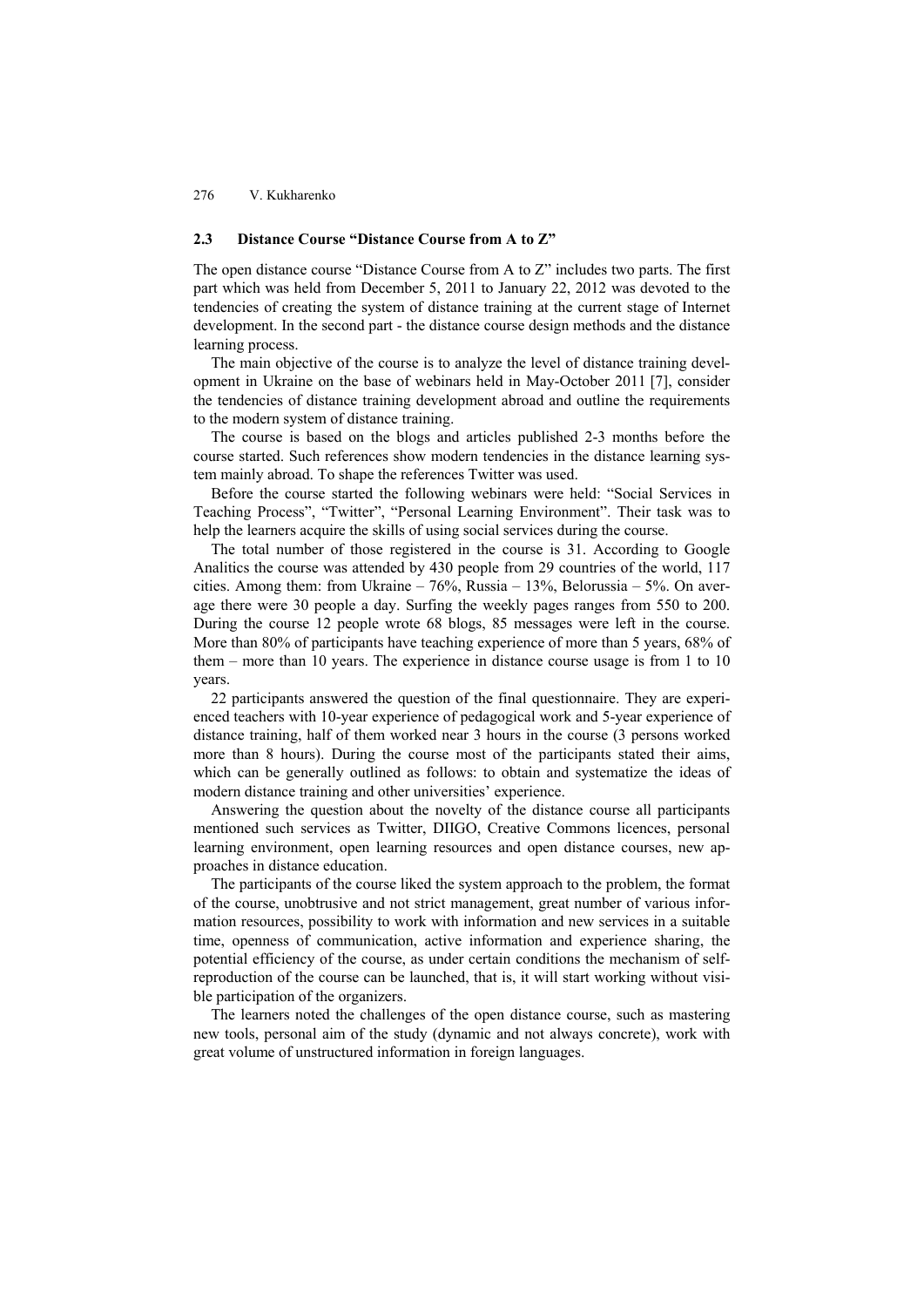The participants' work and their impressions of the training process of Mass Open Distance Course were considered at the Xth International Seminar "Modern Pedagogical Technologies in Education" which took place on January 31 – February 2, 2012 [8]. One of the suggestions was to organize the groups by interests.

It should be noted that the attendance of courses did not stop after they were officially closed in April 2012.

On the whole during the year the course was attended by 2492 users, most of them live in Ukraine (Kharkiv, Kyiv, Odessa) – 60%, Russia (Yaroslavl, Moscow, Yekaterinburg) –  $20\%$ , and Kazakhstan (3%).

#### **2.4 Distance Course ""E-learning Design"**

In 2012-2013 academic year the Research Laboratory of Distance Learning made an attempt to hold a combined MOOC course "E-learning Design", which consists of a course for beginners (xMOOC constructivism approach) and that for heads of distance learning centers of an organization (cMOOC connectivism approach). The free program of the course includes three modules: "Basics of Distant Learning" (6- week long), "Technology of the Development of Distance Learning Course" (12-week long) and "Practicum for Tutors" (6- week long).

The objective of the course is to improve and standardize the level of teacher training in distant learning for colleges and universities in Ukraine.

Experienced professionals (managers) of distance learning take the course, built on the connectivism principle, in order to organize education for distance learning course developers in their organizations. The educational process of the course encourages the exchange of experiences among the students, improving the quality of the course. Students plan the training for distant-learning course developers either independently or making use of the proposed distance course for beginners. The overall goal of this course is to improve the efficiency of training for distance learning course developers. To participate in this course, you should be able to use social services (twitter, RSS, netvibes, paper.li, scoop.it and others) and log in the open course [9].

The second course, built on the principles of constructivism, is where beginners learn to create their own distance courses. The tutor provides general management of the educational process, the leaders of distance learning centers may act as local tutors for their teachers. If desired, these students can take part in the first distance learning courses as well.

As many as 90 individuals from the academic (91%) and corporate (9%) sectors, with distance learning (45%) and tutor (46%) experiences logged in the course. Most of the students (64%) have professional experience of over 5 years. Most students (43%) spent over 5 hours each week working on the course, 3-5 hours per week (31%), with the rest spending less than three hours weekly (25%).

The intention of the students involved were focused mainly on observation of course events (80%), participation in discussions (75%), establishing new contacts (72%), creating a distance course (68%).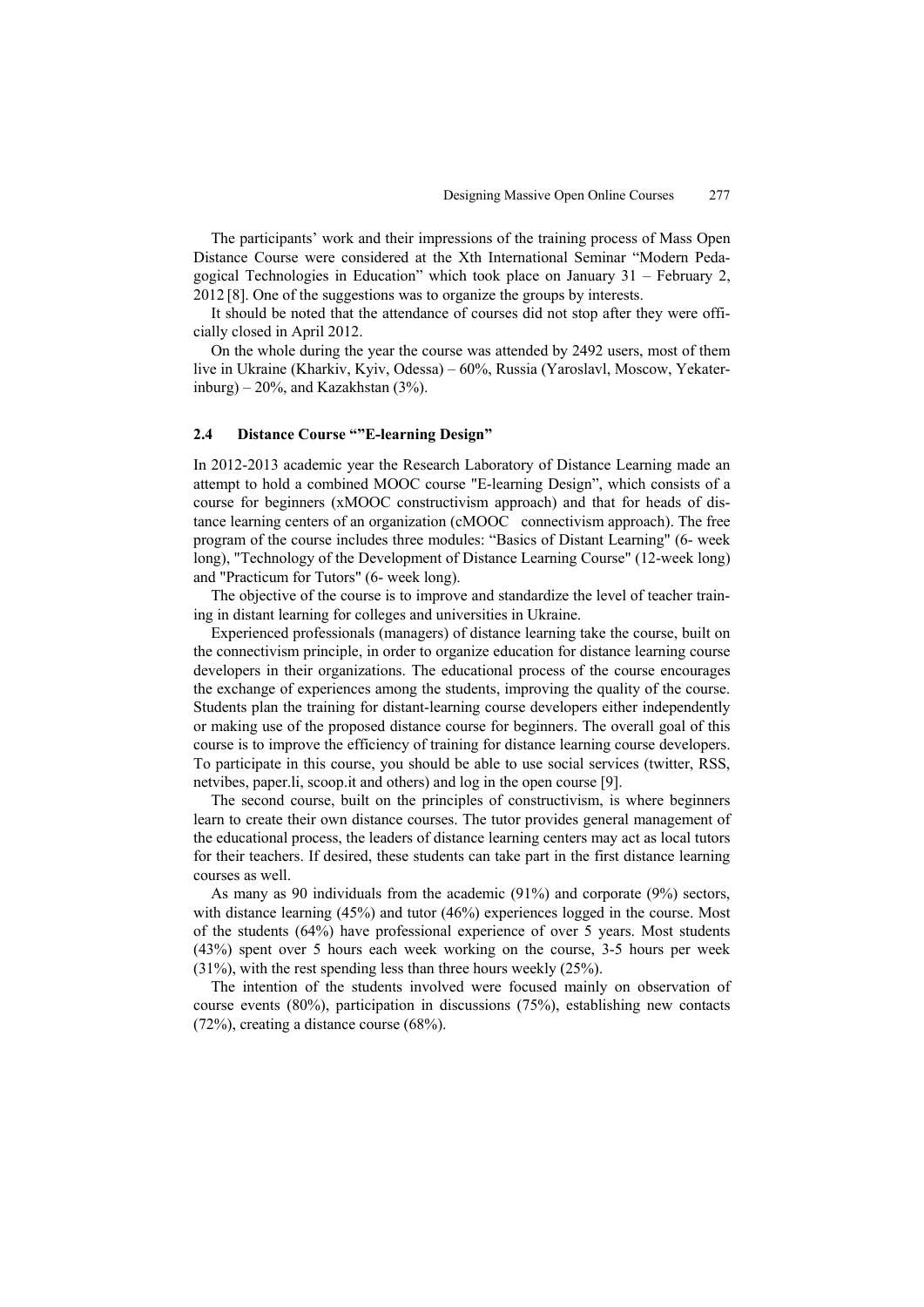After the first distance-learning course "Basics of Distance Learning" the open connective part of the Wiki course was closed because of student low activeness while the course participants were active in making their assignments.

The second part of the course "The Development of Distance Learning Course Technologies" envisaged the involvement of groups of distance courses developers from various universities together with their instructors. However, only the teaching staff of Kharkiv National Pharmaceutical University accepted the invitation. During the educational process, they were very active in various forums, helped each other and created distance learning courses.

Among 61% of the logged-in students involved in the training, 40% worked actively, yet only 11% (9 people) complied with the course program.

Apart from creating distance courses, the students filled out workbooks (5 tasks, performed by 29…12 participants), questionnaires (6 tasks, done by 34…12 participants), did two tests (32 and 27 participants), and discussed various issues in 10 forums. More than 5 hours per week were spent to work on the course by 43% of students, from 3 to 5 hours a week – by 31% and 25% - less than 3 hours a week.

### **3 cMOOC Design**

The courses held allowed recommendations on the ways to design cMOOC for Russian-speaking audiences. It should be noted that currently the MOOC design is being focused on technical aspects, i.e. the choice of content media placement, communication, aggregators and other services. Stephen Downes [10] has given some recommendations for cMOOC design.

MOOC design is supposed to use the ADDIE (Analyzing, Designing, Developing, Implementing, Evaluating). This approach is an adaptation of the design methods of technical facilities for the pedagogy.

### **3.1 Analysis**

cMOOC features uncertain audience and a variety of learners' purposes. Therefore themes of a distance course are determined by the author of the course, or, which is preferable, by the author and his/her team.

The themes must be relevant, contemporary, and a lot of unstructured information should be generated in the selected area. A theme is the best choice if it is the object of author's research. In this case, the author can formulate his/her research aims, this leading to the program of the course.

The main problem at this stage is a small audience and its inactiveness, poor PLE. Most often, students are targeted at getting acquainted with some information and establishing new contacts. A course participant must have essential implicit knowledge on the theme of the course, technical skills to work with social services and time management tools.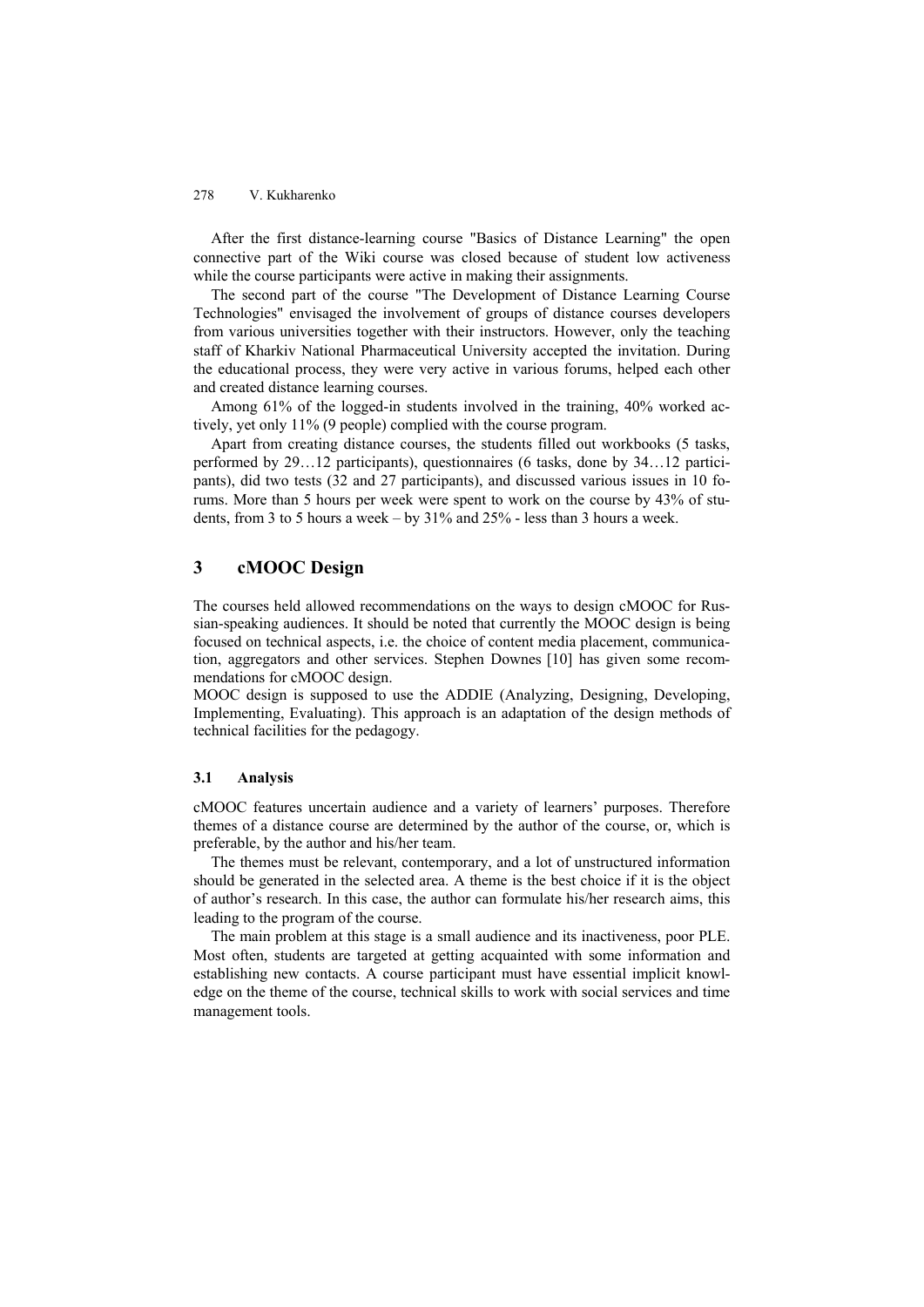#### **3.2 Design**

After completing the course program, the duration of the course should be determined. The course duration is desirable not to exceed the time period of 6-8 weeks as students find it difficult to concentrate for longer periods. The next step is to draw up draft descriptions for sections of the course.

A most critical step is to select informative materials. To do that, the author of the course should possess the content curator skills. In this case, a vast number of links on Twitter to various information resources treated as blogs, e-magazines like scoop.it and much more are made available by the time the course is ready, which is among the content curator's function.

The most recent links to informative materials should be selected; and it is desirable to choose the number of links on the topic that are above Dunbar's number in order to organize selective information processing for students. Dunbar's number is a cognitive limit to the number of people with whom one can maintain steady social relationships (100 - 230, 150 selected) [11]. With a small number of links, students psychologically tend to seek reading all materials.

After selecting the informative materials it is advantageous to write a brief abstract for each link, e.g. to use the tools cruxlight.com, and sort them out according to areas so as to make students' work easier.

#### **3.3 Development**

Now comes the time for a summary for all practical hours, with problem-setting and specifying various tasks for students. A list of recommended student activities is desirable, e.g. to make about 10 retweets, write 2-3 blogs with a review of some sources etc. The course should contain a variety of recommendations and references for those who have little experience of using social services.

It is also necessary to develop entry and graduation questionnaires. Weekly questionnaires are recommended to include questions:

- Which materials were of interest? Why (not)?
- What was new and interesting in the webinar?
- Which can be considered an alternative blog?

Students can choose between filling out the questionnaires and writing a blog (remix, reflection).

The next step is to select guest lecturers for each week. They can be author's colleagues or involved students who are leading experts in some aspects of the course.

#### **3.4 Implementation**

MOOC should be conducted by a team of tutors. Their roles may be different. For example, they can share functions determined by the main author of the course. The tutors can be independent, each of them preparing their own materials for the course and giving his/her opinions during webinars without prior consultations. The most